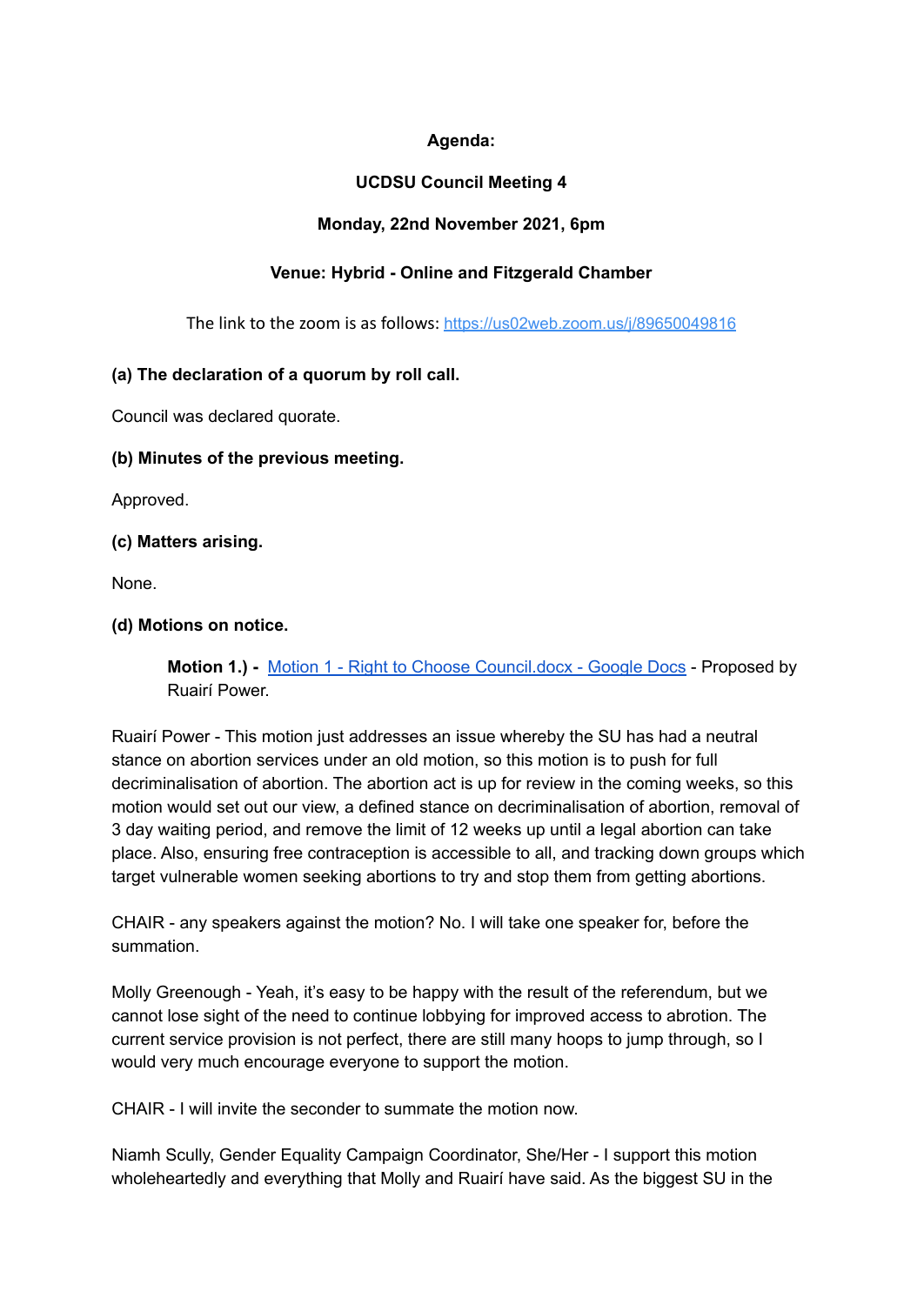country we need to stand up for this issue. There was a massive burnout after the referendum passed, but we have to continue to advocate for the best possible services now.

CHAIR - I will put this motion to a vote now.

## *Passed by clear majority.*

**Motion 2.) - Removal of the following motion:** 8/4/19 Rent caps on Campus Accommodation" (on the grounds that legislation is already in effect). I passed a motion last year to replace this one, I just want to get it formally removed if possible. - Proposed by Ruairí Power.

Ruairí Power - We have changed what we lobby for, because we already have rent caps. The mandate is redundant, and we have a mandate that was passed last year, thus this motion is no longer required.

CHAIR - any speakers for or against? No. We will put this motion to a vote, as no longer relevant.

## *Passed by clear majority.*

**Motion 3.) -** Motion 3 - Removal of motion titled Maximum final weight of [70%.docx](https://docs.google.com/document/d/1suYvJNHVnHP1ztBAv_E4ky2HCkhhAKpi/edit?rtpof=true) - [Google](https://docs.google.com/document/d/1suYvJNHVnHP1ztBAv_E4ky2HCkhhAKpi/edit?rtpof=true) Docs - Proposed by Aoife Bracken

Basically, as we discussed briefly last week, this is very difficult to achieve. We need to campaign in a more targeted level at each faculty.

CHAIR - Any speakers against, or for? No. We will put this motion to a vote.

*Passed by clear majority.*

### **(e) Items for Discussion**

**Item for Discussion 1.) -** Miranda Bauer: Splitting AHSS into two College Officer Constituencies.

MB - Looking to have a discussion splitting the constituencies, to ensure that both AH and SS students are taken care of.

CHAIR - We will open the floor now.

Carla Gummerson - This is definitely an issue that began when UCD split the faculties and I would be very happy to assist in facilitating a student discussion about this within the constituency.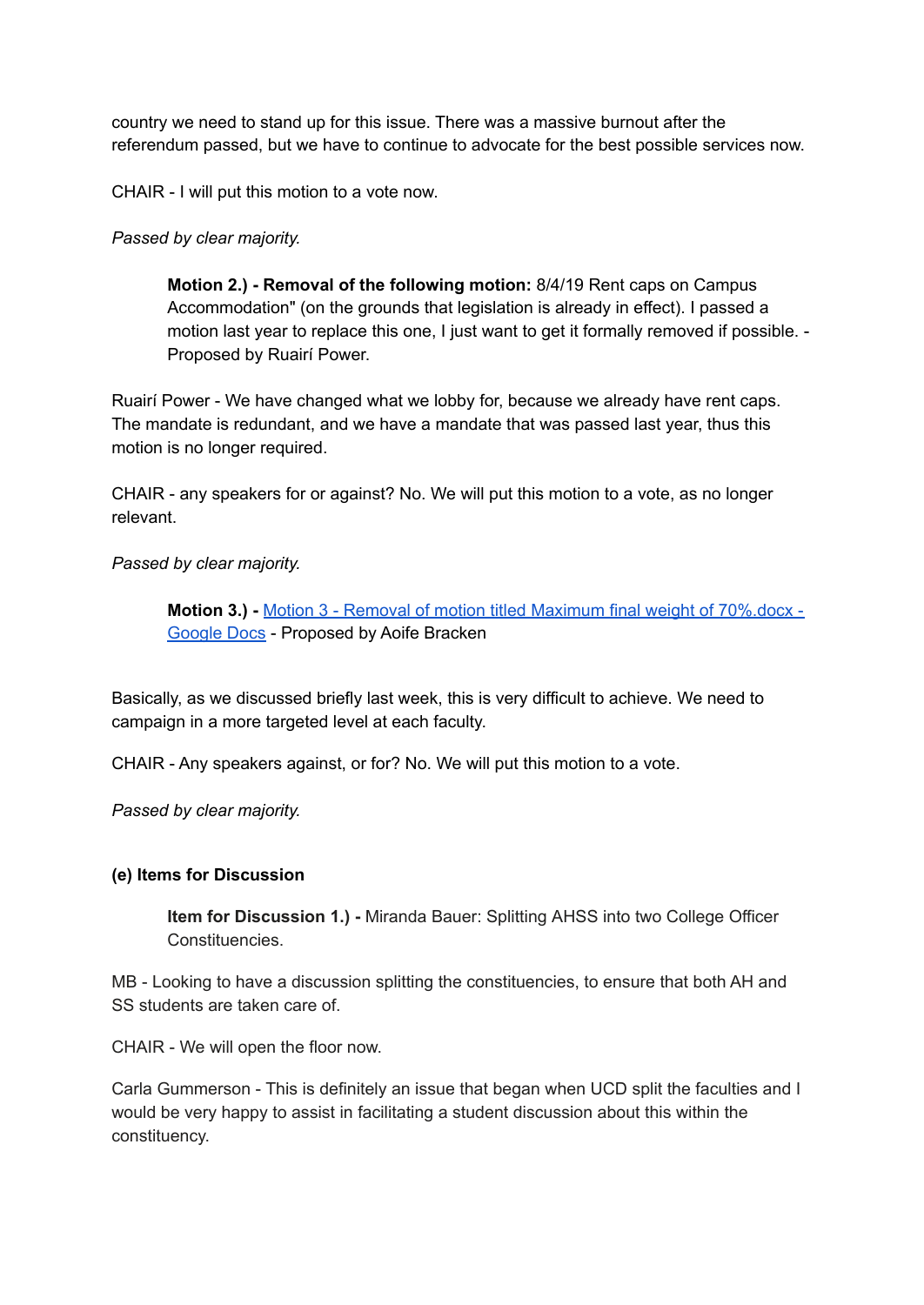Emma Gregg, Promotions Officer - I do like the idea. As an arts student, I have felt pretty under represented, so a split is something that I would welcome.

Ronan Cloney, AHSS College Officer, He/Him - I can also add that this isn't just a student issue, but faculty have also said that they would find it easier to correspond with us if we had an arts person and a social sciences person. So it isn't a purely student problem, it is felt by the staff as well. There are some differences between the two and it can be difficult to represent both faculties, especially if both College Officers come from Social Sciences, which has occurred in the past.

CHAIR - sounds like there is general approval from the council. I believe there is a rule in the Constitution that we have to at least inform the Returning Officer (Stephen) that this is coming up. Definitely prepare an item for approval for the next Council on this issue, but check in with Stephen in advance so you don't miss that requirement.

**Item for discussion 2.) -** Ruairí Power: Facilitating exams this year.

**Ruairí Power** - this is just an update on what we know is coming up, and to consult with yourselves about what we should be advocating for in the Academic Council.

UCD Confessions post where a student shared that their lecturer announced exams going online… Well, the lecturer jumped the gun in telling people that everything will be online.

While lecturers can choose to move some exams online, there will still be exams taking place in RDS. It will be in line with public health advice, and SImon Harris has made no indication to move exams online. The only option for moving exams online would be a sectoral approach - UCD will not move exams online by itself.

If you have symptoms, do not come to the exam. There will be resits in January, and online. The plan is basically mass resits for anyone who cannot attend their exam in January. There will be some criteria for who can and cannot attend exams, and some evidence will be required to have access to the resits.

So we want to hear your takes on it, and any views of your classmates.

Eoin Ryder, Mature Student Campaign Coordinator, H/Him - I am in social sciences and I am in some group chats with students. There is a lot of concern raised there, and reasonably so. Now, my understanding is that the exams, even pre covid, have always been fairly socially distant and that these will be spaced out well, we will wear masks and will be brought in and out in a safe manner. So, in a way, the exam hall will be the safest place to be in.

Ruairí Power - we will continue pushing for as much flexibility as possible.However, we do see that the protocols for the exams are more stringent than lecture arrangements in person.

Louise Costello, Health Science College Officer - just a question for anyone who will be a close contact, will they need to apply for extenuating circumstances?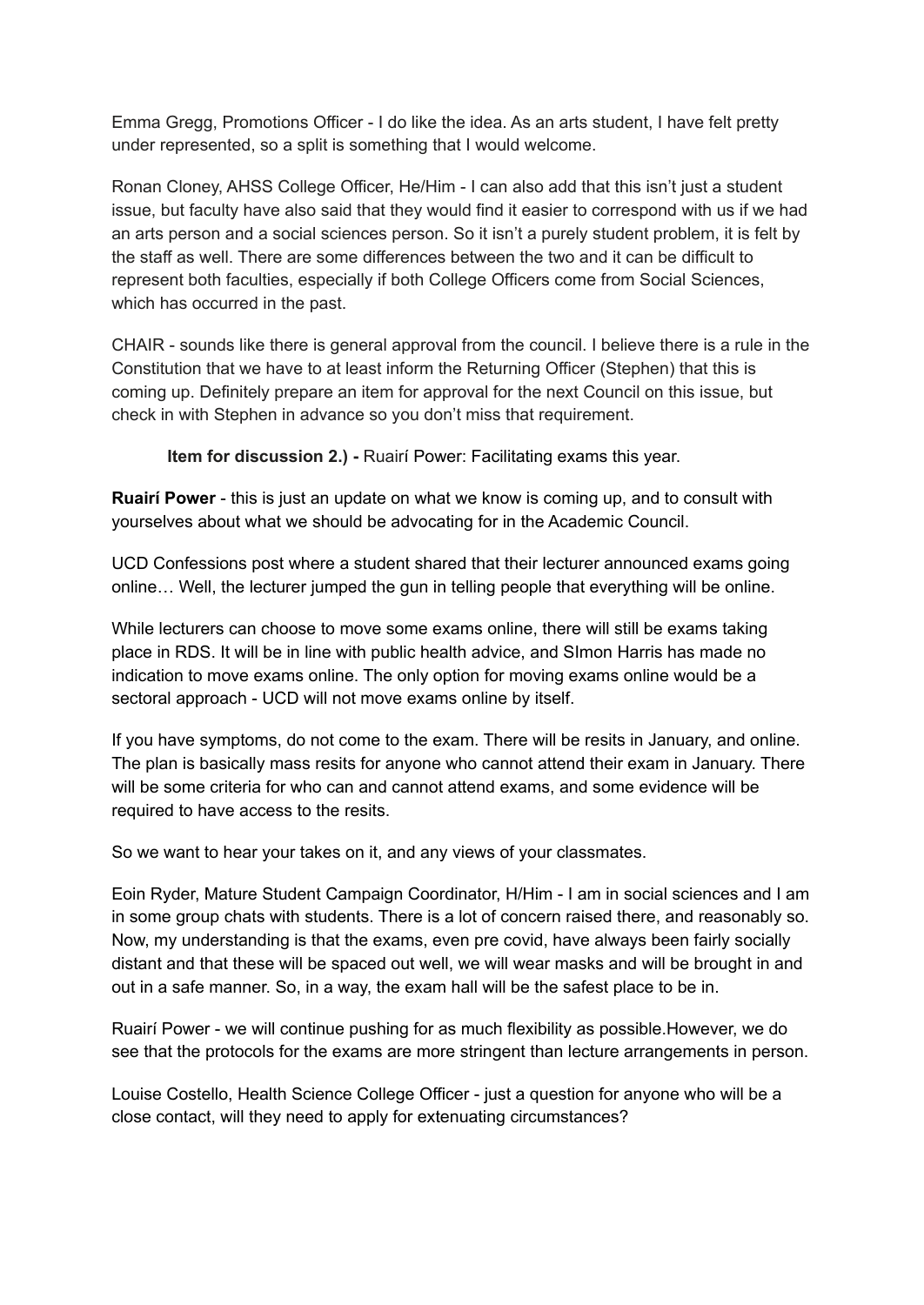Aoife Bracken - if you receive an official text from the HSE that you have been a close contact and to remain at home, then yes, that text would be sufficient to apply for COVID extenuating circumstances. So, if you get a text from the HSE, even at the last minute, that's okay. If you get a positive antigen test, or a positive PCR test, you can apply for extenuating circumstances even on the day of the exams or, if you are very sick, you can email later on.

Ryan Coirley, Science Stage 3 - so a lot of the concerns have been about the RDS, but what about the students sitting their exams in Newman?

Aoife Bracken - for exam support students in Newman, regardless of the supports that you are availing of, the same risk applies. For any student attending exams in Newman, if they are at a high risk to contract COVID and are in a vulnerable group, I would encourage students to contact the disability service in the UCD Access service.

Billy Egan, Science College Officer - will the exam shuttle bus be going ahead?

Ruairí Power - we are waiting to confirm with UCD what the numbers will be, but yes we will be running the exam shuttle. We may not be able

Mark, Stage 1 Masters - When you see the whole reason for the 12 pm closes, these restrictions make no sense. I really do think we need to take this into our own hands.

Ruairí Power - the government has the ultimate power to move everything online, if they wish. They have not done that for now, and each university may make their own decision about how to go ahead. UCD have decided to go ahead with in-person exams, not all institutions are doing this. We are presenting concerns as they arise to UCD management, but they are autonomous to decide how to proceed.

Sophie Boland, She her - my concern is that in the RDS hall, when you are heading in, there are only two main doors to enter through and not a huge amount of circulation. People often arrive early and hang around close to each other. And will sanitation be taking place in between exams? Will the SU also be giving out bars and goodies to students? Will they be wearing gloves doing that?

Ruairí Power - so the primary focus on making the RDS safe is ventilation systems, but we can double check to be clear on sanitation protocols. We will try to have processes in place to be able to give things out to students, and minimise the risk, but if we can't do that this year then we will abide by the rules. In fairness, the biggest risk factor will be how people travel to the RDS, but we will also investigate the sanitisation and our ability to give out calculators, pencils, pens and food before exams.

Cillian Murphy, Stage 2 Mechanical Engineering, HE/Him - do we know if UCD themselves will issue more clarity on this as well? The last email from the Registrar left me believing that a lot of people might just go in with cold symptoms, because we will still have to go through extenuating circumstances, and people may be too worried about the length of that process and how onerous it can be.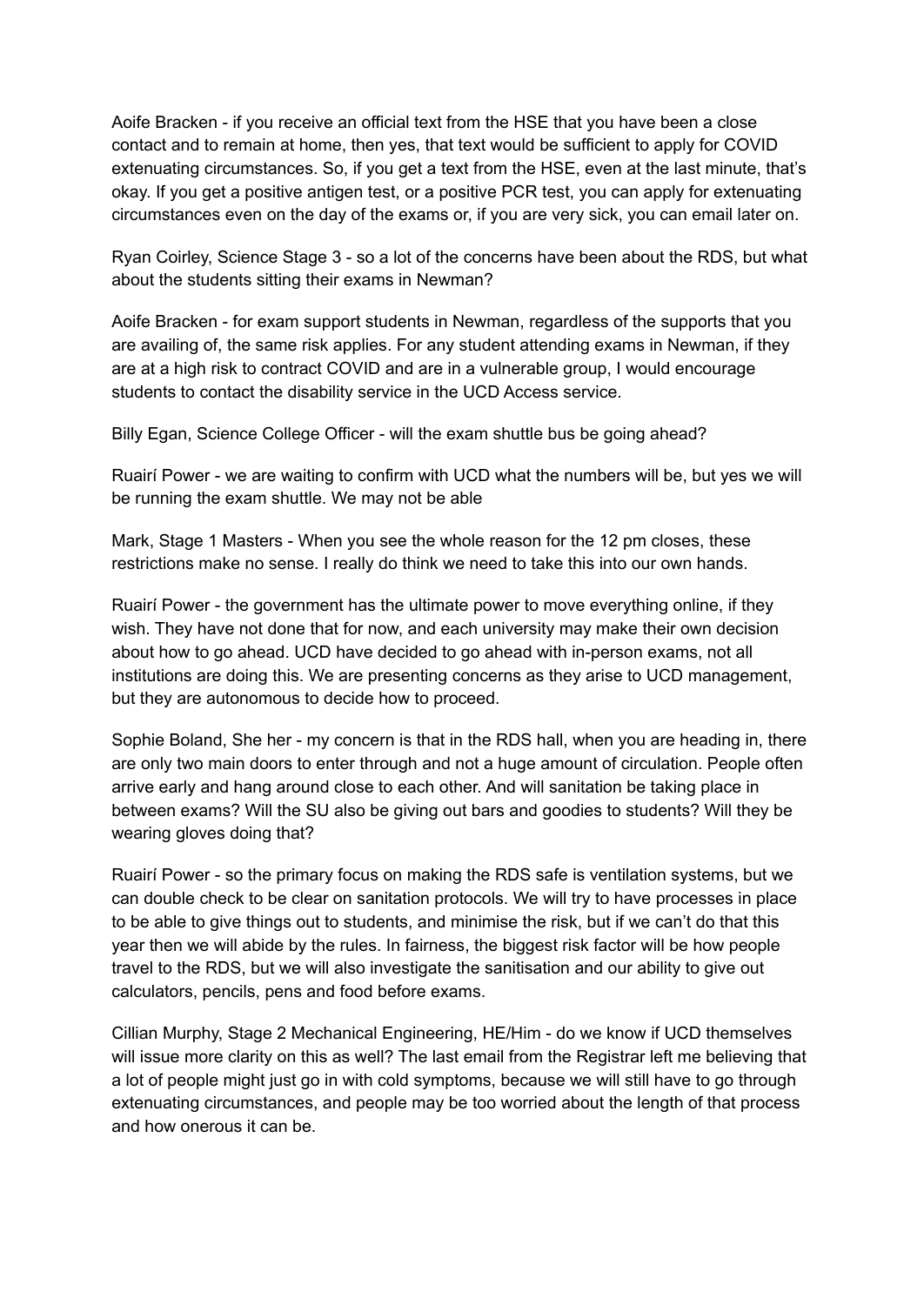**Ruairí Power -** until the next Academic Council, they couldn't really announce what the measures will be. But once the meeting takes place and the arrangements are finalised, we will make sure that the communication is more clear. The right FAQs will be put together.

**Aoife Bracken -** we are constantly reiterating this to the Registrar and working closely with the assessment office to ensure that communications are as clear as possible and reach all students.

**Ronan Cloney, AHSS College Officer, He/Him -** I think sometimes we presume that everyone wants exams online, but a lot of my classmates in 2nd year have never had in person exams and this makes us worried about the final years of our degrees, and we would appreciate the opportunity to have exams in person now, before the very weighty exams roll around for us.

Marco, Stage 1 Science. He/Him - I just wanted to bring up a point, if the SU could communicate more clearly the fact that no shenanigans would be going on with people doing exams together, when they are online. So be clear that that is very much not permitted, because that has been problematic for some previous exams in previous modules.

Aoife Bracken - students do need to be cautious about this. For online exams, you can still get caught for plagiarism. Module coordinators do reserve the right, if there is a suspicion of mass cheating, to redo an exam or even bring it as an in person exam later. The lower levels of invigilation for online exams challenges academic integrity.

Sadhbh, Stage 3 medicine, She/ Her - and for people who are going through self-quarantine at home as a result of being a close contact. Currently, you need to have 3 negative antigen tests in order to leave the 5 day self isolation. If you do not text negative in all of those antigen tests, will that student be able to maintain extenuating circumstances.

Ruairí Power - I do believe that the burden of proof will be low, but the university will want to see some text or email/ paper trail that a test took place and it was a positive result. We can also ask for clarification on this, if a PCR test will be needed or will antigen tests be enough.

Molly Greenough - on extenuating circumstances, I just wanted to share that Aoife has a webinar coming up on it so do check it out!! I have made use of extenuating circumstances applications as a student and they are pretty straight forward. Your academic advisor can walk you through it

Mark, masters, he/ him - I do concur with that point, and COVID is a serious health crisis, and for those who don't feel safe to go in, that's totally fine. But for other students, in my course particularly, even for their mental health it would be really beneficial to go in to exams in person. The effects of lockdown and isolation have been a lot more damaging to them.

Jordan, stage 3, He/Him - in terms of proof for being a close contact - if you don't have such proof and just don't feel safe, will that be sufficient?

Ruairí Power - this is what we sought clarity on today, and if a student is only nervous about being in an environment with a lot of other people, that will not suffice. If you have underlying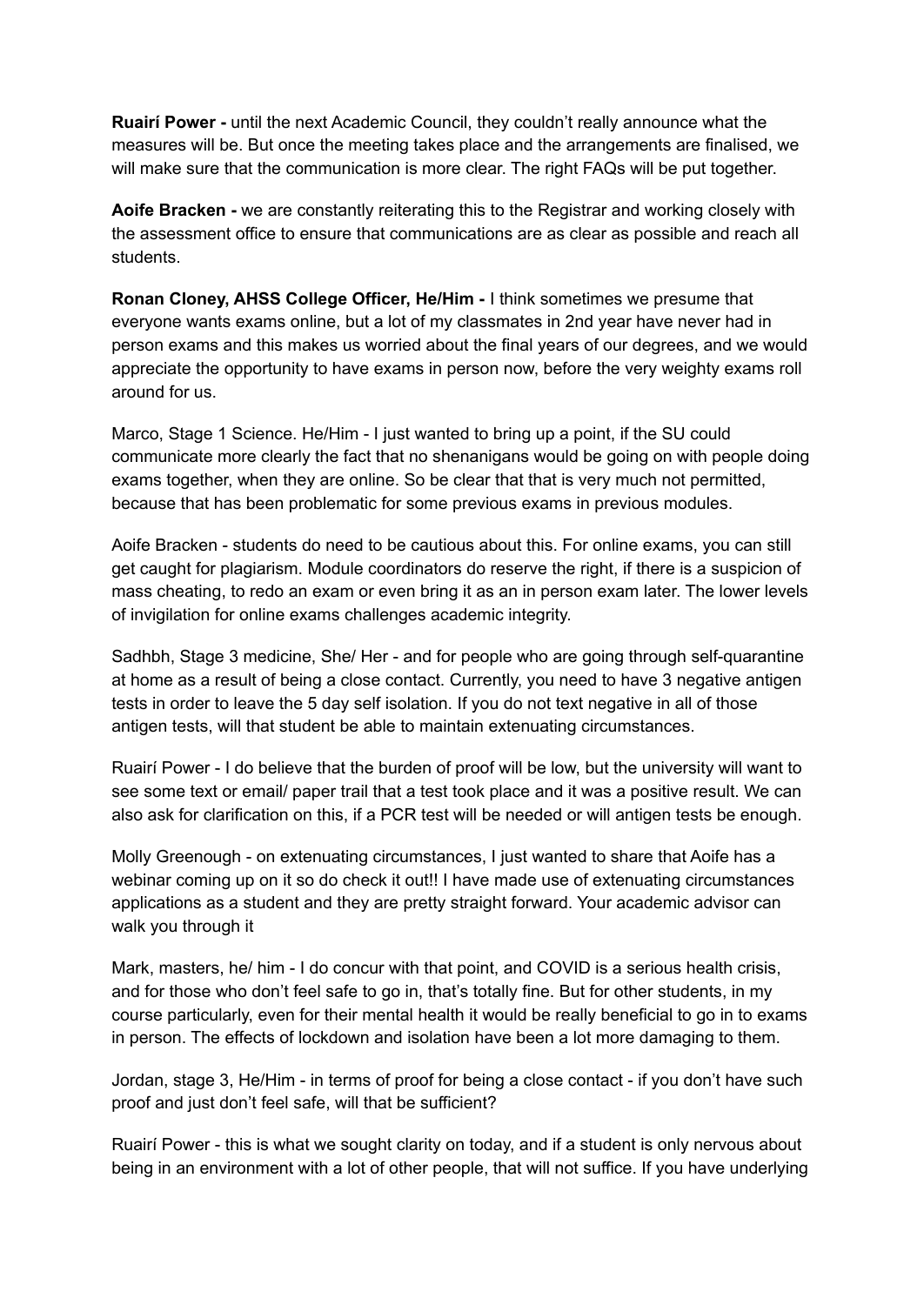health conditions, or proof of being a close contact, then you should be okay. But otherwise, based on the conversation today, I think it is very unlikely that a student who is just nervous about coming in will get extenuating circumstances.

Sonia, Stage 1, Spanish and drama - will there be any clarification posted in response to that UCD Confessions Page post?

Ruairí Power - We do have a video made to clarify this, and we commented on the post. But the comment got 150 likes, while the post has 2000 likes.

## **(f) Items for Noting**

**(g) Items for Approval**

**(h) The reports of each Executive Officer**

**(Received)**

### **Sabbatical Officers:**

## **Campaigns and Engagement Officer - Darryl Horan**

Report was mostly taken as read, with some comments.

CHAIR - any questions for Darryl?

Molly - when are you looking for volunteers for the great donate?

Robyn O'Keeffe - 1 pm to 4 pm on the 20th, 21st and 22nd, and then 10 am to 1 pm on the 24th.

CHAIR - we will put that report to a vote.

*Passed by clear majority.*

### **Ents Officer - Sarah Michalek**

Report was mostly taken as read, with some comments.

CHAIR - any questions?

Emma Gregg, Promotions Officer - Sarah, when will Christmas Day be on?

Sarah - December 2nd, last Thursday of term.

CHAIR - we will put that report to a vote.

*Passed by clear majority.*

### **Grad Officer - Carla Gummerson**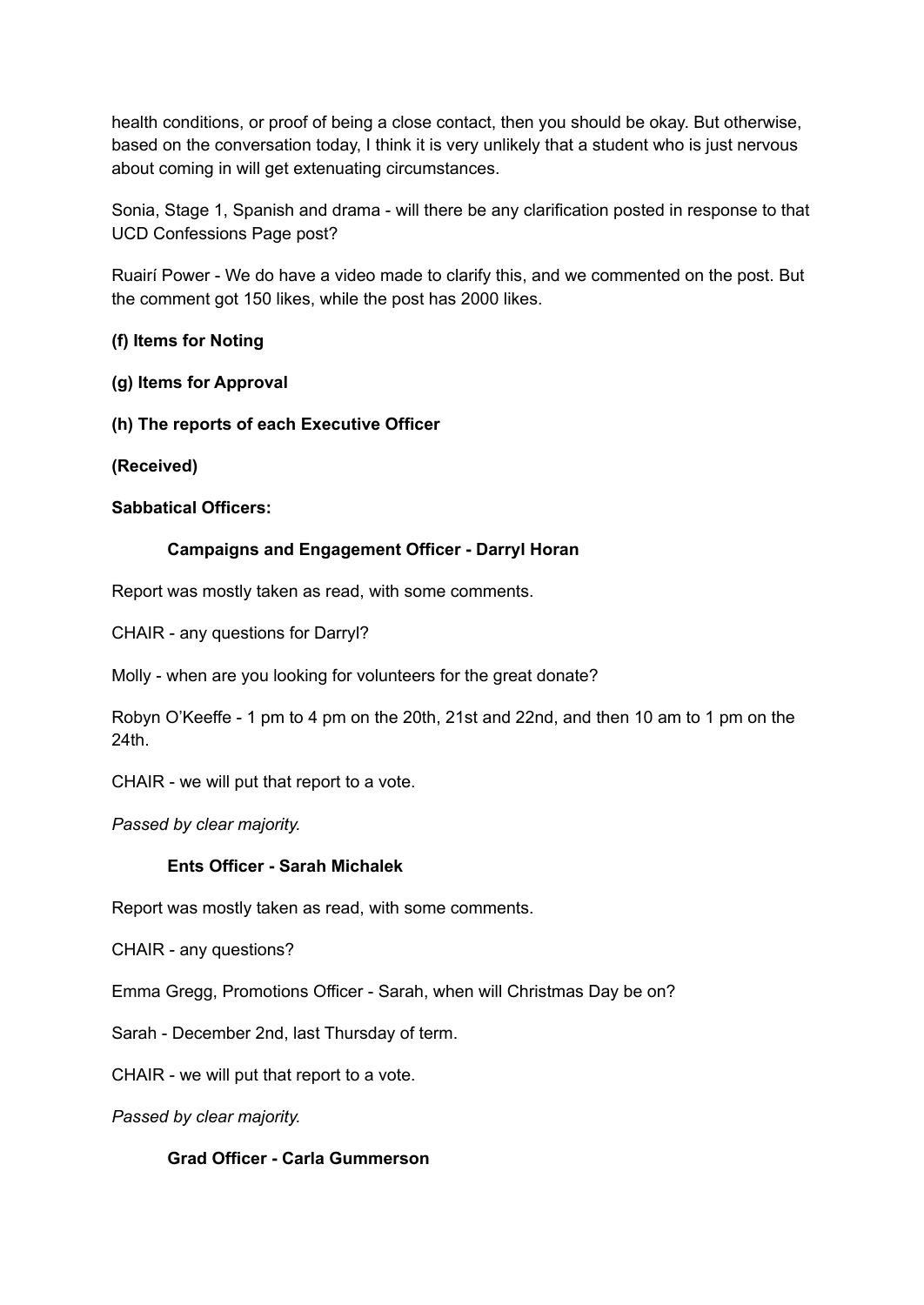Report was mostly taken as read, with some comments.

CHAIR - any questions?

Emma Gregg, Promotions Officer - is the conference fund only for PhD students?

Carla Gummerson - it's generally only open for Masters or PhD who do presentations abroad, so we haven't considered that before. We can look into it.

CHAIR - we will put that report to a vote.

*Passed by clear majority.*

## **Education Officer - Aoife Bracken**

Report was mostly taken as read, with some comments.

CHAIR - any questions?

CHAIR - we will put that report to a vote.

*Passed by clear majority.*

### **Welfare Officer - Molly Greenough**

Report was mostly taken as read, with some comments.

CHAIR - any questions?

Emma Gregg, Promotions Officer -

CHAIR - we will put that report to a vote.

*Passed by clear majority.*

### **President - Ruairí Power (late)**

Report was mostly taken as read, with some comments.

CHAIR - any questions?

Ryan Corley, Science Stage 3 - You mentioned something would be on while we are off in January?

Ruairí Power - Apologies, I meant to say in January, around the week that students are back on campus. Trying to get the right timing and we will be consulting people in the lead up.

Eoghan Ryder, Mature Students Campaign Coordinator, He/Him - just with regards to January rallies in person, do we also have some tentative plans in case there is a strict lock down in the new year?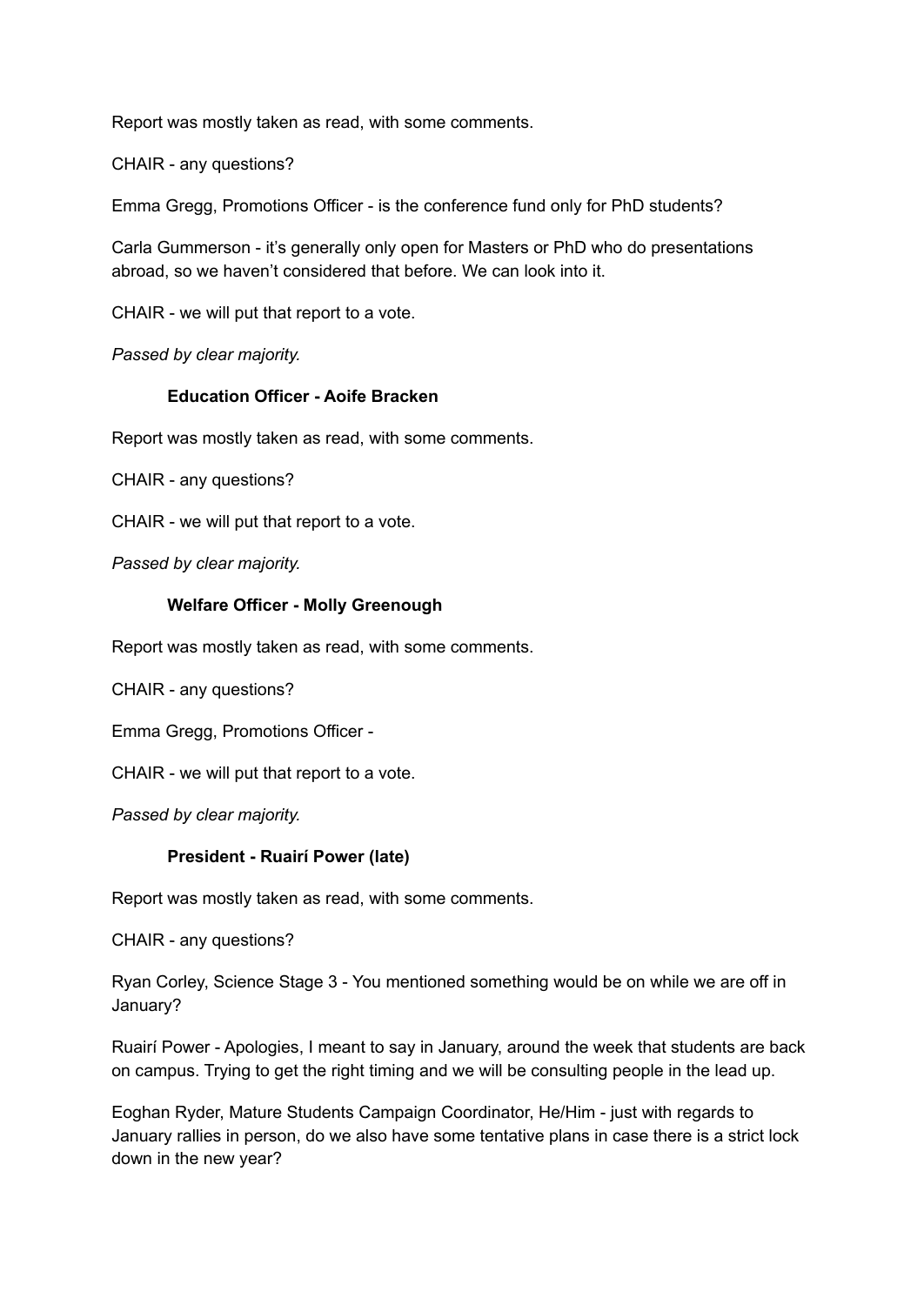Ruairí Power - we will campaign within the restrictions. However, online campaigns are ineffective, and 100-200 students at a rally is not enough, so we might do some media stunts in the lead up but the objective is large rallies from January, or possibly later.

CHAIR - we will put that report to a vote.

*Passed by clear majority.*

## **Executive Officers:**

## **AHSS College Officer - Miranda Bauer**

Report was taken as read, with some comments.

CHAIR - any questions?

CHAIR - we will put that report to a vote.

*Passed by clear majority.*

## **AHSS College Officer - Ronan Cloney**

Report was taken as read, with some comments.

CHAIR - any questions?

CHAIR - we will put that report to a vote.

*Passed by clear majority.*

### **Health Sciences College Officer - Louise Costello**

Report was taken as read, with some comments.

CHAIR - any questions?

CHAIR - we will put that report to a vote.

*Passed by clear majority.*

### **Law College Officer - Eoin Martin**

Report was taken as read, with some comments.

CHAIR - any questions?

CHAIR - we will put that report to a vote.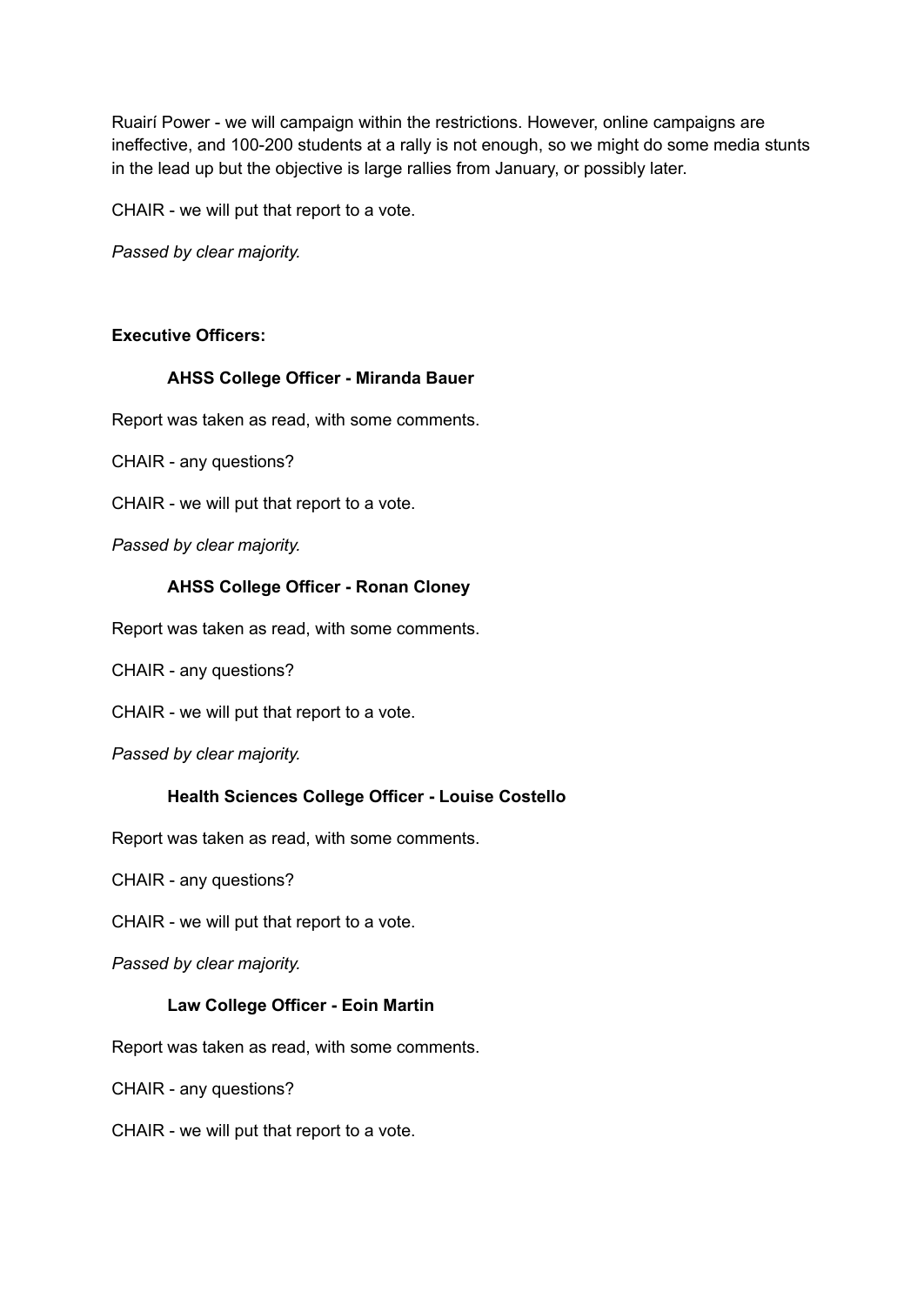*Passed by clear majority.*

## **Science College Officer - Billy Egan**

Report was taken as read, with some comments.

CHAIR - any questions?

Emily Bollard, Masters, She/ Her - any joy on those bins?

Billy - no. The bins have been ordered, they are in a shed. Then I was asked to plant a load of trees and I couldn't do it, I don't have the time for them and recycling surveys. They told me that they would rather do a project towards a meaningful change, rather than bins which would just be contaminated. So I don't know where we are, I will keep trying to push for them.

Míde Nic Fhionnlaoich, Mental Health Campaign Coordinator, She/her - so they are not putting the bins in place because you, an unpaid student volunteer, cannot do a load of free survey and tree planting labour for them?

Billy Egan - I am just not sure where the project is going now. We need to stay in touch with them.

CHAIR - we will put that report to a vote.

*Passed by clear majority.*

## **Engineering and Architecture College Officer - Meserah Abdullah**

Report was taken as read, with some comments.

CHAIR - any questions?

CHAIR - we will put that report to a vote.

*Passed by clear majority.*

## **Ag, Food and Vet College Officer - Maria Wall**

Report was taken as read, with some comments.

CHAIR - any questions?

CHAIR - we will put that report to a vote.

*Passed easily.*

**Oifigeach na Gaeilge - Louise Mahon**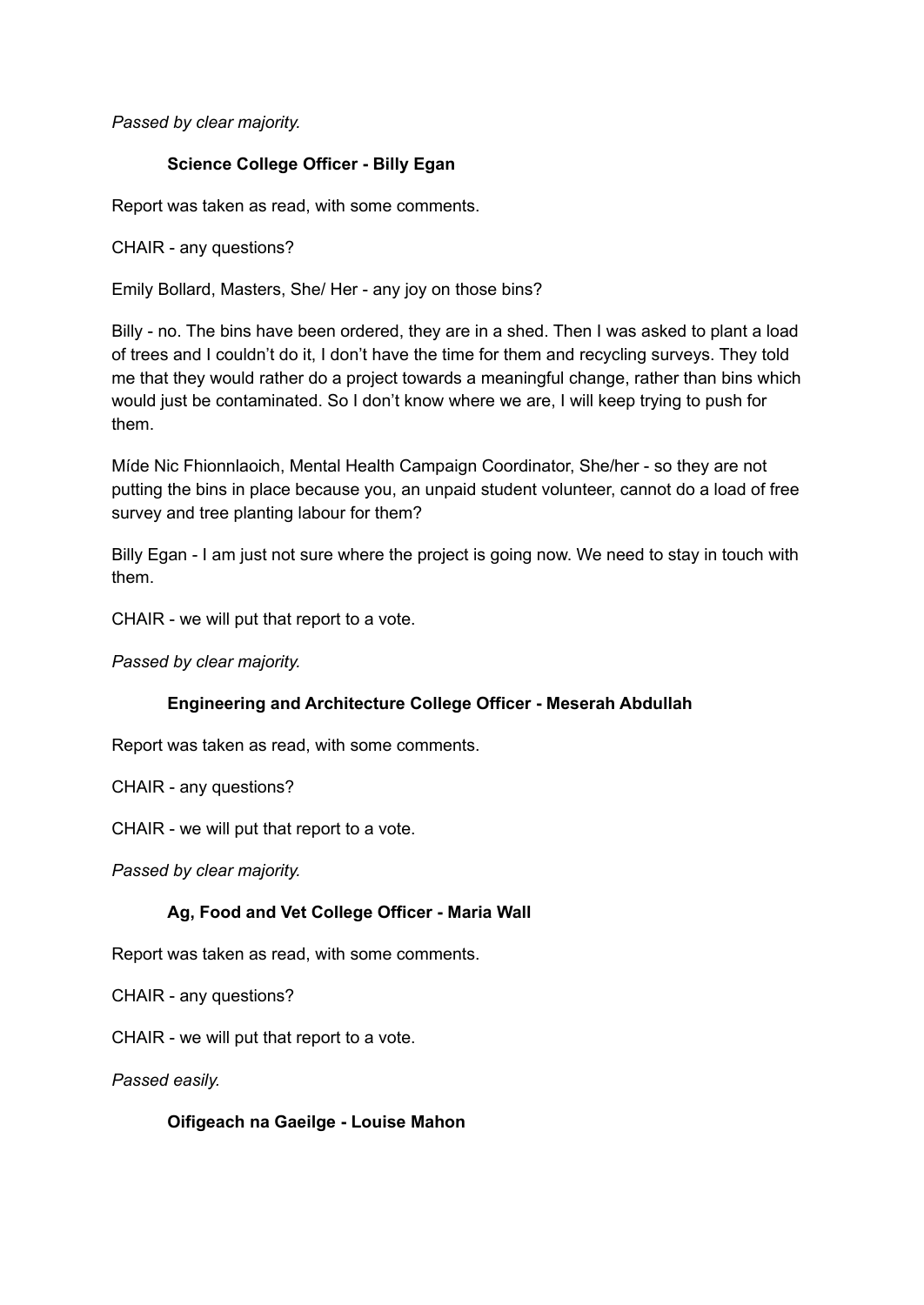Report was taken as read, with some comments.

CHAIR - any questions?

CHAIR - we will put that report to a vote.

*Passed by clear majority.*

### **Ents Reports**

#### **Emma Gregg, Promotions Officer**

Report was taken as read, with some comments.

CHAIR - any questions?

CHAIR - we will put that report to a vote.

*Passed by clear majority.*

#### **Aine Nangle, Productions Officer**

(Apologies - deferred)

### **Eoin Fagan - Ents RAG Coordinator**

(Apologies - deferred)

### **Campaign Coordinator Reports**

## **Noah Savage - LGBTQ Campaign Coordinator**

Report was taken as read, with some comments.

CHAIR - any questions?

CHAIR - we will put that report to a vote.

*Passed by clear majority.*

### **Niamh Scully - Gender Equality Campaign Coordinator**

Report was taken as read, with some comments.

CHAIR - any questions?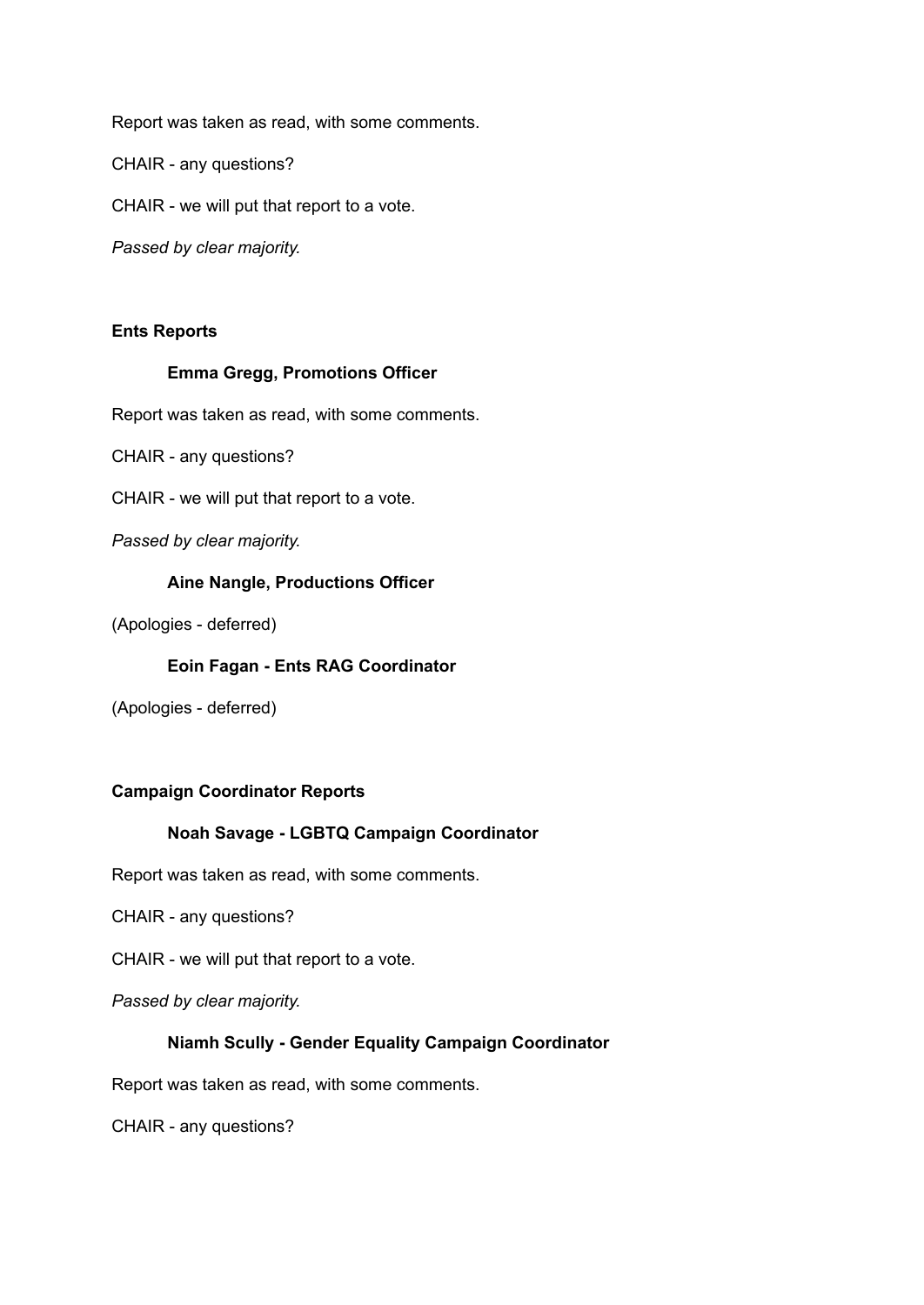CHAIR - we will put that report to a vote.

*Passed by clear majority.*

## **Robyn O'Keeffe - Environmental Campaign Coordinator**

Report was taken as read, with some comments.

CHAIR - any questions?

CHAIR - we will put that report to a vote.

*Passed by clear majority.*

## **Míde Nic Fhionnlaoich - Mental Health Campaign Coordinator**

Report was taken as read, with some comments.

CHAIR - any questions?

CHAIR - we will put that report to a vote.

*Passed by clear majority.*

Short speech from Eoghan Ryder, Mature Student Campaign Coordinator, He/Him - I wasn't sure how to submit the report since I have only just been elected. But I wanted you to know that I have been in touch with the SU and mature student society about the Period Poverty campaign. I also want to work on a food poverty campaign.

**(i) Questions on notice.**

**(j) Questions not on notice.**

**(k) All discussions deferred to the instant meeting from any previous meeting, which**

**discussions shall include the hearing of the report of any committee of Council and**

**the taking of any vote consequent upon such report or discussion.**

**(l) Motions not on notice.**

**(m) Submission of motions to be on notice for next meeting.**

**(n) Any Other Business.**

**17th of January - deadline for motions**

**21st of January - deadline for Reports and any other items on the agenda.**